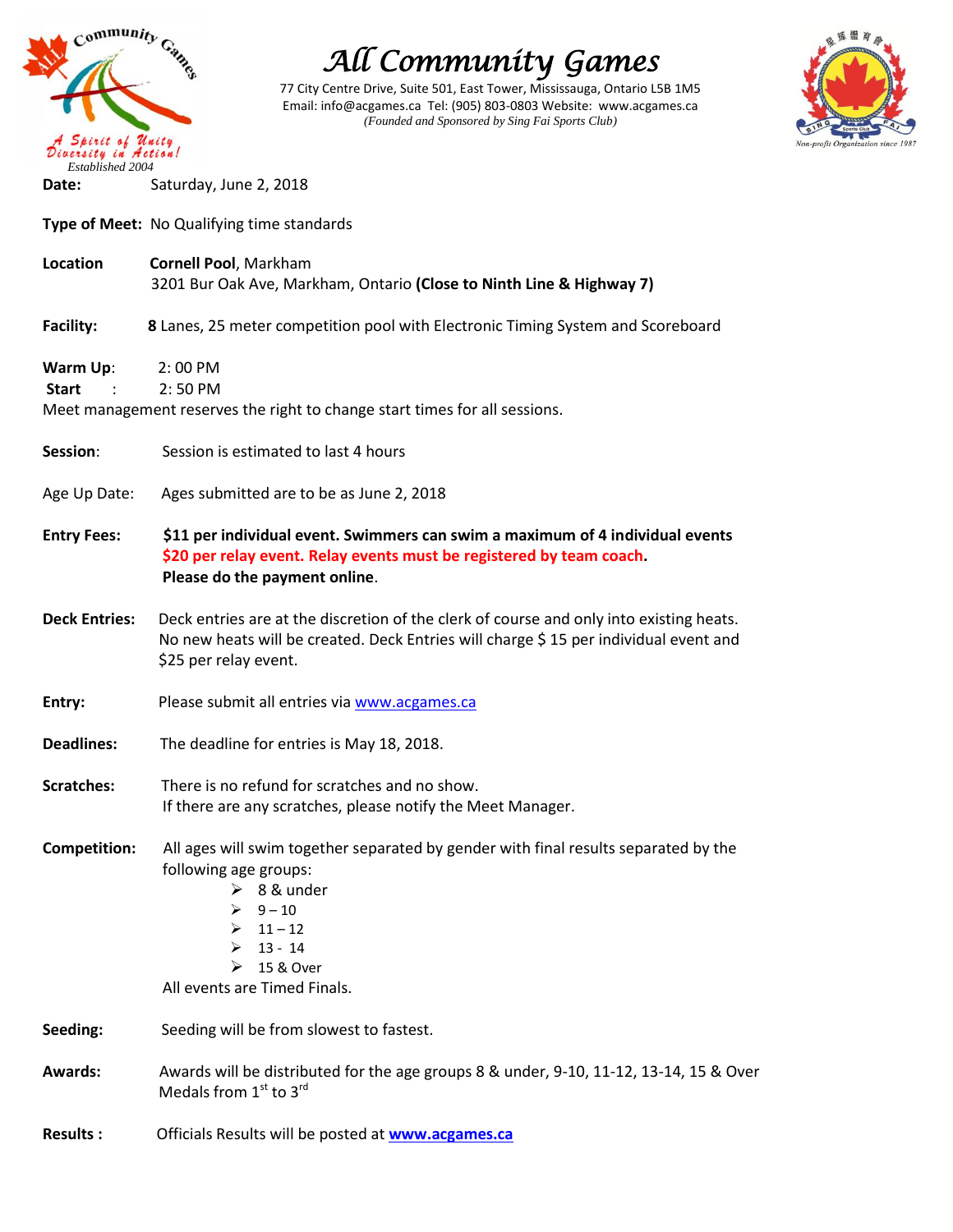

77 City Centre Drive, Suite 501, East Tower, Mississauga, Ontario L5B 1M5 Email: info@acgames.ca Tel: (905) 803-0803 Website: www.acgames.ca *(Founded and Sponsored by Sing Fai Sports Club)*



### **Competition Coordinator: Lisa Chow**

### **Meet Manager: Y.Y. Wong**

#### **Entries Contact**: **Y.Y. Wong**

 Phone: 905 737 6296 E-mail[: yywong@rogers.com](mailto:yywong@rogers.com)

**Officials**: Anyone wishing to assist with officiating please send names and positions to Y.Y. Wong at **yywong@rogers.com**  All help will be greatly appreciated. We invite all officials to check in at the officials lounge prior to the start of the meet.

| Girls          | Event                                                   | <b>Boys</b> |
|----------------|---------------------------------------------------------|-------------|
| 1              | 100 Freestyle *                                         | 2           |
| 3              | 50 Breast stroke                                        | 4           |
| 5              | 25 Breast stroke#                                       | 6           |
| $\overline{7}$ | 100 Backstroke*                                         | 8           |
| 9              | 50 Freestyle                                            | 10          |
| 11             | 25 Freestyle #                                          | 12          |
| 13             | 100 Breaststroke *                                      | 14          |
| 15             | 50 Backstroke                                           | 16          |
| 17             | 25 Backstroke #                                         | 18          |
| 19             | 100 IM*                                                 | 20          |
| 21             | 50 Butterfly                                            | 22          |
| 23             | 25 Butterfly #                                          | 24          |
| 101            | Mixed 10 & Under - 4 x 25 Free Relay (2 Girls & 2 Boys) | 101         |
| 102            | Mixed 11 & 12 - 4 x 25 Free Relay (2 Girls & 2 Boys)    | 102         |
| 103            | Mixed 13 & Over 4 x 25 Free Relay (2 Girls & 2 Boys)    | 103         |

## **Order of Events**

\*100 Events are for swimmers of age 11-12, 13-14 and 15 & over only

# 25 Events are for swimmers of age 8 & under and 9-10 only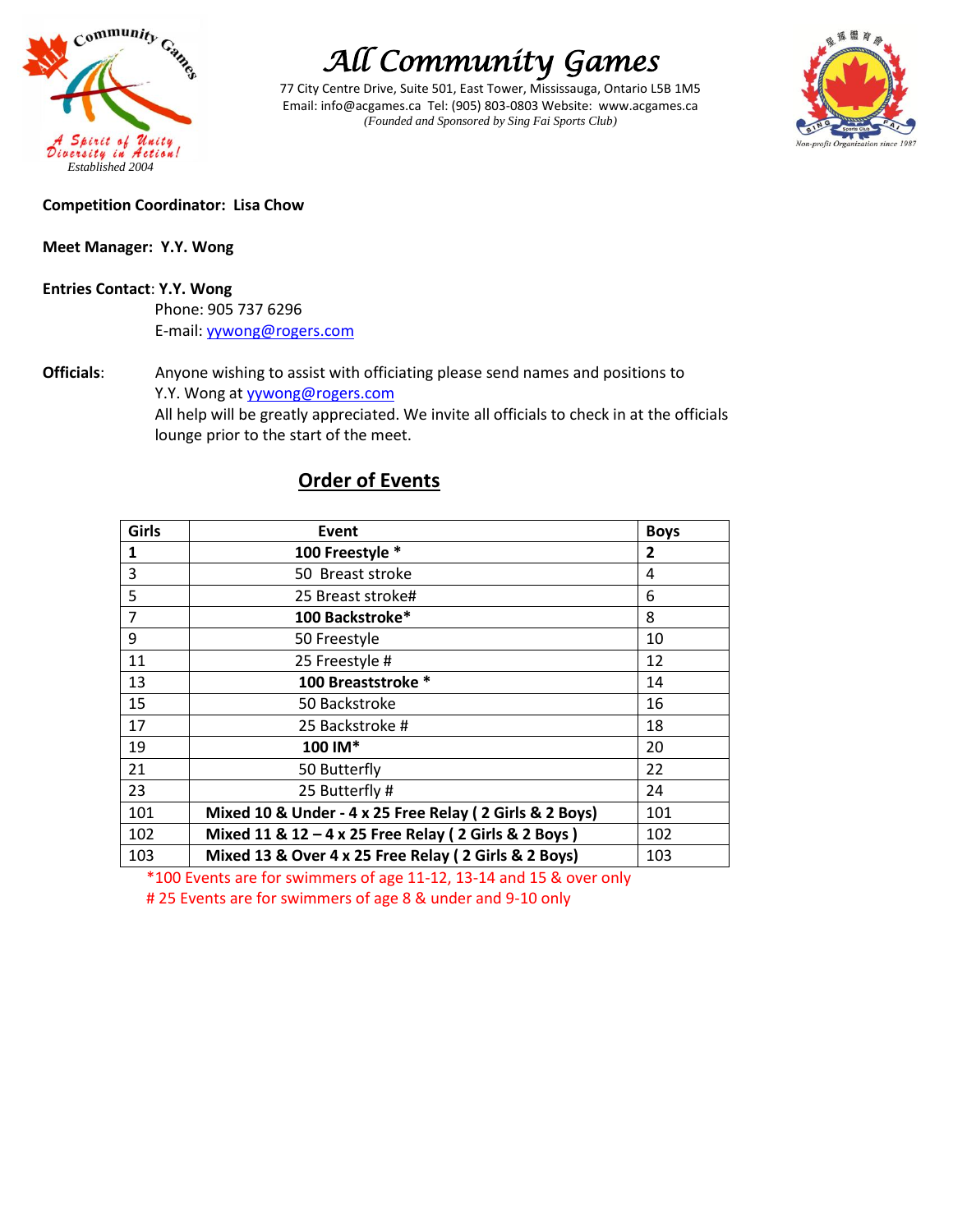

77 City Centre Drive, Suite 501, East Tower, Mississauga, Ontario L5B 1M5 Email: info@acgames.ca Tel: (905) 803-0803 Website: www.acgames.ca *(Founded and Sponsored by Sing Fai Sports Club)*



### *CORNELL COMMUNITY CENTRE PARKING INFORMATION:*

### **Onsite Parking**

- $\circ$  Ticket Validation Swimmers/Parents: Cornell Community Centre has onsite parking. During the course of the scheduled meet hours, participants/volunteers and meet personnel are required to have their parking ticket validated.
- o Community Centre will still be operating full programs so garage parking may be limited. Anyone staying longer than 3 hours will require an "administrative override" and will need to ask Customer Service Representatives for assistance. Participants/volunteers and meet personnel are not required to pay for parking.
- **Limited Additional Street Parking Around Cornell Community Centre & Library**
- Illegal parking will be ticketed and We are not responsible for any illegal parking ticket

### **Other Information:**

- **Only Swimmers, Coaches and Officials are permitted on deck**
- **No spectators and No Photographers are allowed on pool deck**
- **NO Food is permitted on deck and no glass objects will be allowed on or near deck**
- **Coaches are responsible for the behavior of their swimmers**
- **Swimming in an orderly manner is required. Horseplay is strictly prohibited.**
- **Meet Officials will provide a safe environment and an organized competition. We are not responsible for the supervision of the athletes during the competition and especially during session breaks.**
- **Lockers are available at the changing rooms, please bring your own lock**
- **Water is allowed on deck**
- **Outdoor shoes are not allowed on deck; please bring a pair of indoor shoes or sandals to wear on deck.**
- **All swimmers and coaches are to wear footwear when in the hallways**

### **COMPETITION RULES:** Sanctioned by Swim Ontario.

All current Swimming/Natation Canada (SNC) rules will be followed.

Please note that Swimming Canada Competition Warm-Up Safety Procedures will be in effect. Swimmers witnessed by a Safety Marshal diving or entering the water in a dangerous fashion may be removed without warning from their first **individual** event following the warm-up period in which the violation occurred. The full document can be viewed <https://www.swimming.ca/en/resources/officiating/event-resources/competition-warm-up-safety-procedures/>

Swimwear: For club and provincial meets, a swimsuit that covers more of the body such as modesty swimwear or religious cover-ups is permitted providing that the fabric is permeable open mesh textile material and does not give the swimmer an advantage. The full interpretation can be viewed [HERE.](http://swimontario.com/uploads/Officials/Resources/SNC_Swimwear_Interpretation_2017.pdf) Advanced notification or for clarification of interpretation please see the Competition Coordinator.